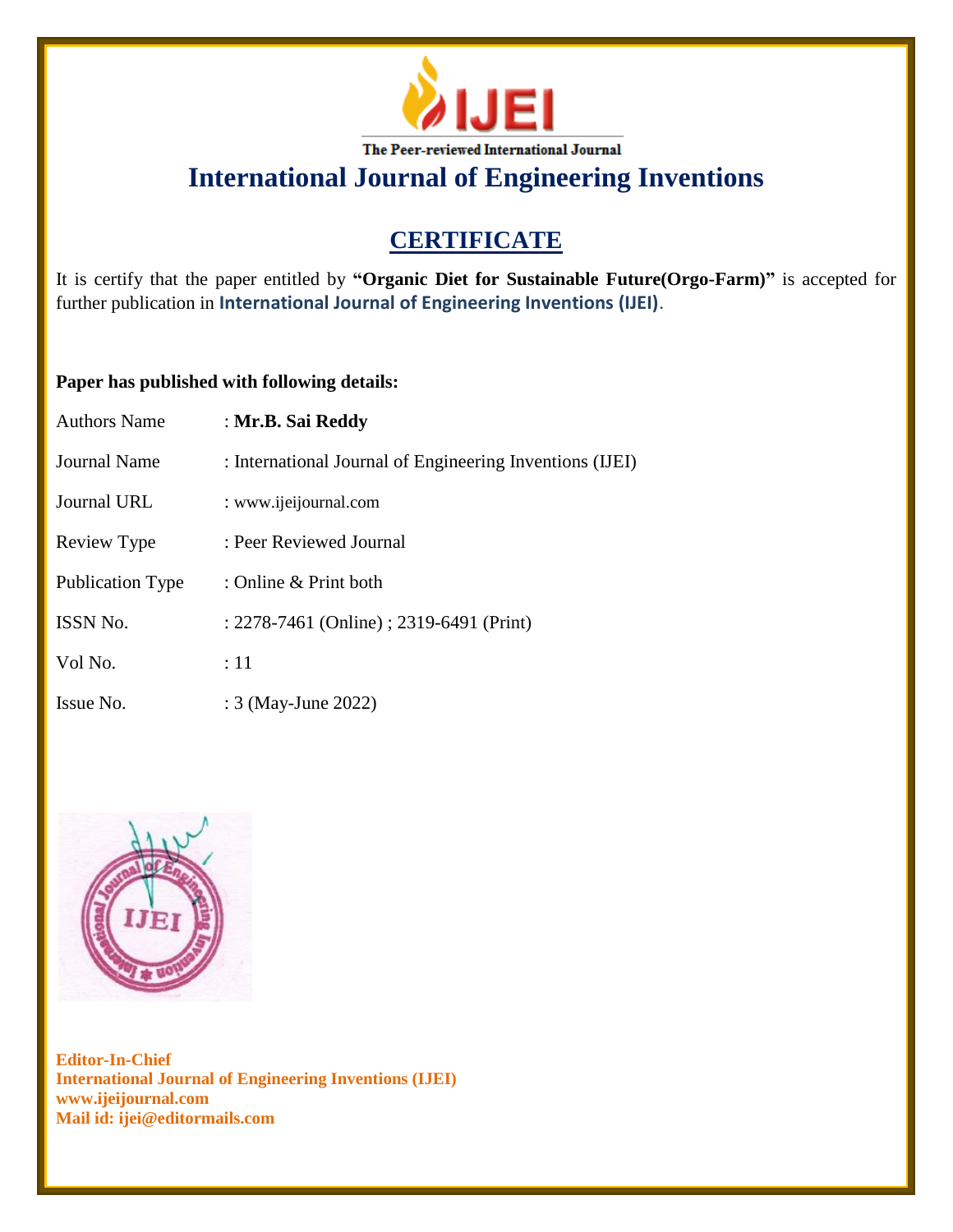

# **CERTIFICATE**

It is certify that the paper entitled by **"Organic Diet for Sustainable Future(Orgo-Farm)"** is accepted for further publication in **International Journal of Engineering Inventions (IJEI)**.

## **Paper has published with following details:**

| <b>Authors Name</b>     | $\pm$ A. Vamshikrishna                                   |
|-------------------------|----------------------------------------------------------|
| <b>Journal Name</b>     | : International Journal of Engineering Inventions (IJEI) |
| Journal URL             | : www.ijeijournal.com                                    |
| Review Type             | : Peer Reviewed Journal                                  |
| <b>Publication Type</b> | : Online $&$ Print both                                  |
| <b>ISSN No.</b>         | : 2278-7461 (Online) ; 2319-6491 (Print)                 |
| Vol No.                 | :11                                                      |
| Issue No.               | : 3 (May-June 2022)                                      |

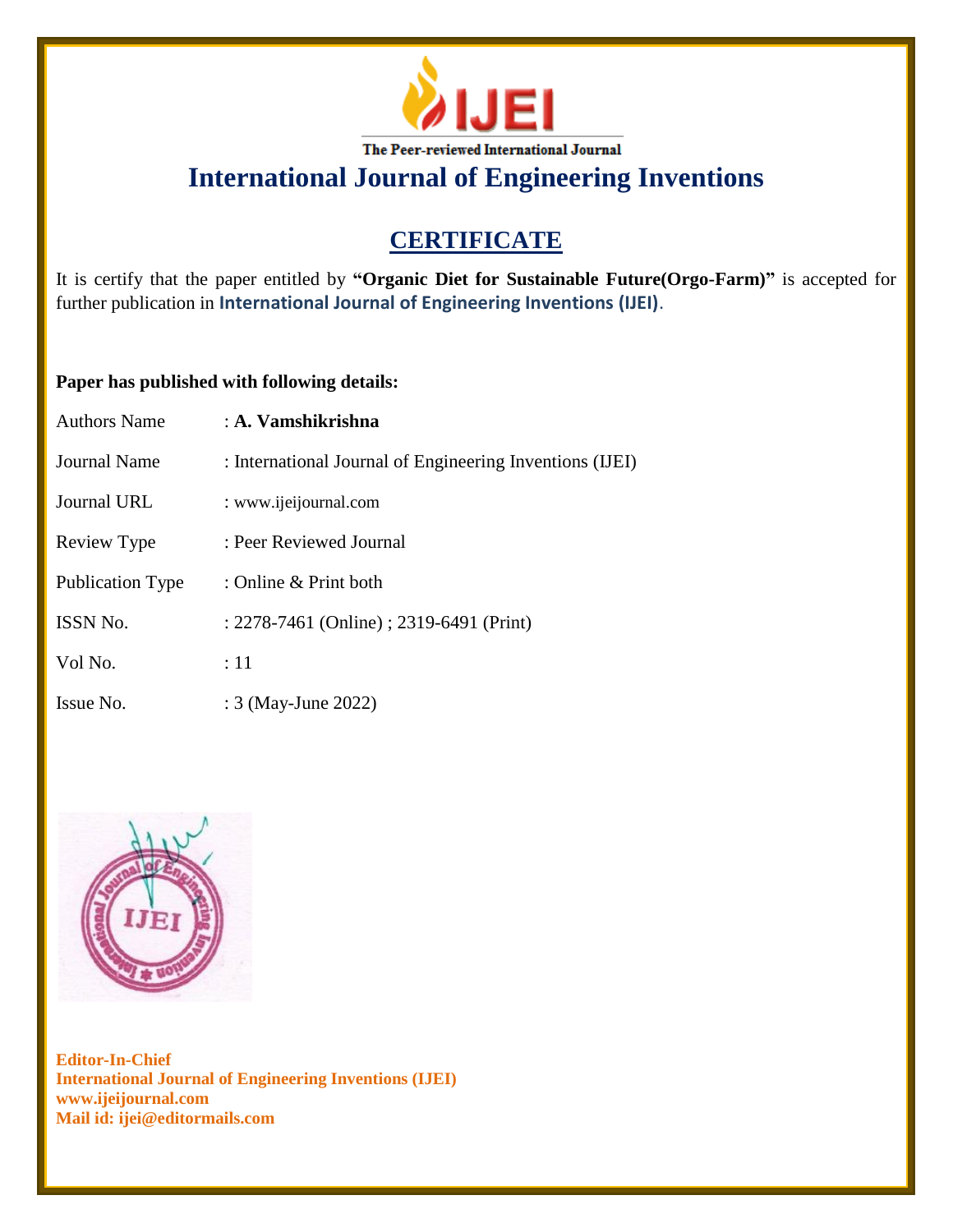

# **CERTIFICATE**

It is certify that the paper entitled by **"Organic Diet for Sustainable Future(Orgo-Farm)"** is accepted for further publication in **International Journal of Engineering Inventions (IJEI)**.

## **Paper has published with following details:**

| <b>Authors Name</b>     | : G. Abhilash Reddy                                      |
|-------------------------|----------------------------------------------------------|
| Journal Name            | : International Journal of Engineering Inventions (IJEI) |
| Journal URL             | : www.ijeijournal.com                                    |
| Review Type             | : Peer Reviewed Journal                                  |
| <b>Publication Type</b> | : Online & Print both                                    |
| ISSN No.                | : 2278-7461 (Online) ; 2319-6491 (Print)                 |
| Vol No.                 | :11                                                      |
| Issue No.               | : 3 (May-June 2022)                                      |